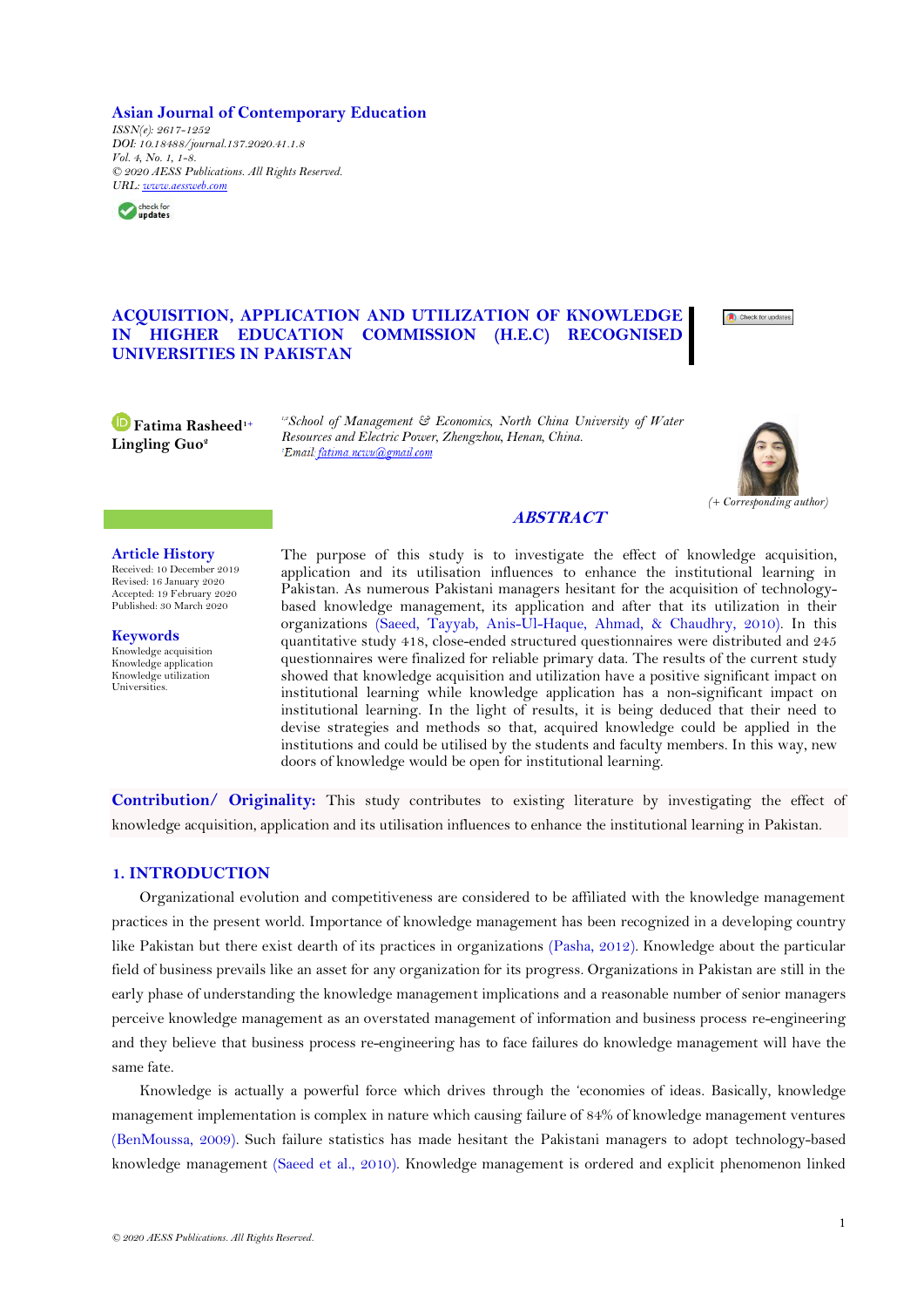with the organizational exercise, policy making, day to day practices, launched projects and scheduled programs [\(Wiig, 2000\)](#page-7-1). In other terms, knowledge management is the technology utilization by the organization"s intellectual capital [\(Jones & Sallis, 2013\)](#page-6-1).

The knowledge economy enhances the capacity of the social and economic system continuously. Moreover, it broadens the knowledge, skills, social responsiveness, engagement in knowledge creation, lays the foundation of the progressive educational system and yield quality graduate stuff [\(Asmal & Kahn, 2000\)](#page-5-1). Proper implementation of knowledge in universities is important to attain attractiveness and to meet the expectations of global society [\(Mikulecký, Lodhi, & Mastorakis, 2009\)](#page-6-2). [Hussein, Mohamad, Noordin, and Ishak \(2014\)](#page-6-3) highlighted that to attain the academic excellence public institutions of higher education (PIHEs) must be the learning organization which facilitate its members and transform itself continuously [\(Pedler, Boydell, & Burgoyne, 1988\)](#page-6-4).

By heading towards the competitive era, attainment of competitive advantage through knowledge management adoption may mitigate the troublesome in future and enable the learning organization to attain excellent interdisciplinary knowledge. In this perspective of organizational excellence, universities are perceived to be "cradles of innovative knowledge"[\(Cheng & Chen, 2008\)](#page-5-2). So, acquisition of knowledge management practices and it's an application in the universities of developing countries like Pakistan and utilization can contribute to attaining world-class academic excellence.

## **2. LITERATURE REVIEW**

[Chen. and Burstein \(2006\)](#page-5-3) highlighted that the nature of the knowledge management process is complex and dynamic so, no any fix method and strategies can be devised for the implication of knowledge management. The research indicates that there is a need to observe three vital factors which are people, policies and technology. [Pasha](#page-6-0)  [\(2012\)](#page-6-0) suggested, there is a need to provide, adequate training for employees, effective reward system, development in organizational structure and adequate management role for the implementation of knowledge management strategies phase wise.

[Inkpen \(1998\)](#page-6-5) Revealed that due to global competitions firms are forced to acquire the latest organizational knowledge but few of firm are enable to administer the knowledge acquisition process. However, there is a need to bring unique learning opportunities through an alliance with organizational cultures, possessive skills, and knowledge bases of different organizations. In order to acquire knowledge, the maintenance of the balance of cost, accessibility, capacity and availability of the system is mandatory. [Lyles and Salk \(1996\)](#page-6-6) Exposed that, organizational qualities basic mechanisms and logical components influence knowledge acquisition. Social clashes can block knowledge acquisition up to some restriction. The relationship between knowledge acquisition and execution are critical indicators of performance. This study adds to advance knowledge about the relationship between organizational qualities and organizational knowledge acquisition, and the connections between knowledge acquisition and diverse measurements of a company's performance.

[Zaim, Muhammed, and Tarim \(2019\)](#page-7-2) highlighted that knowledge utilization mediates the association between the knowledge management processes and organizational performance. [Ibidunni, Olokundun, Falola, and](#page-6-7)  [Ogunnaike \(2018\)](#page-6-7) examined the effect of knowledge utilization on organizational performance. The study revealed that tacit knowledge of individual employees was low but their explicit knowledge was high and effective knowledge utilization inclined to enhance the strong organizational culture.

[Moffett, McAdam, and Parkinson \(2004\)](#page-6-8) demonstrated that there is a need to consider various factors for effective technological reception and application in any organization. So, it requires an updated learning management system, user-centred correspondence system and flow of data streaming inside the organization. The variety of technological devices used for knowledge work support the working arrangements which can be used by the employees to bring innovation inside the organization. The utilization of the knowledge management system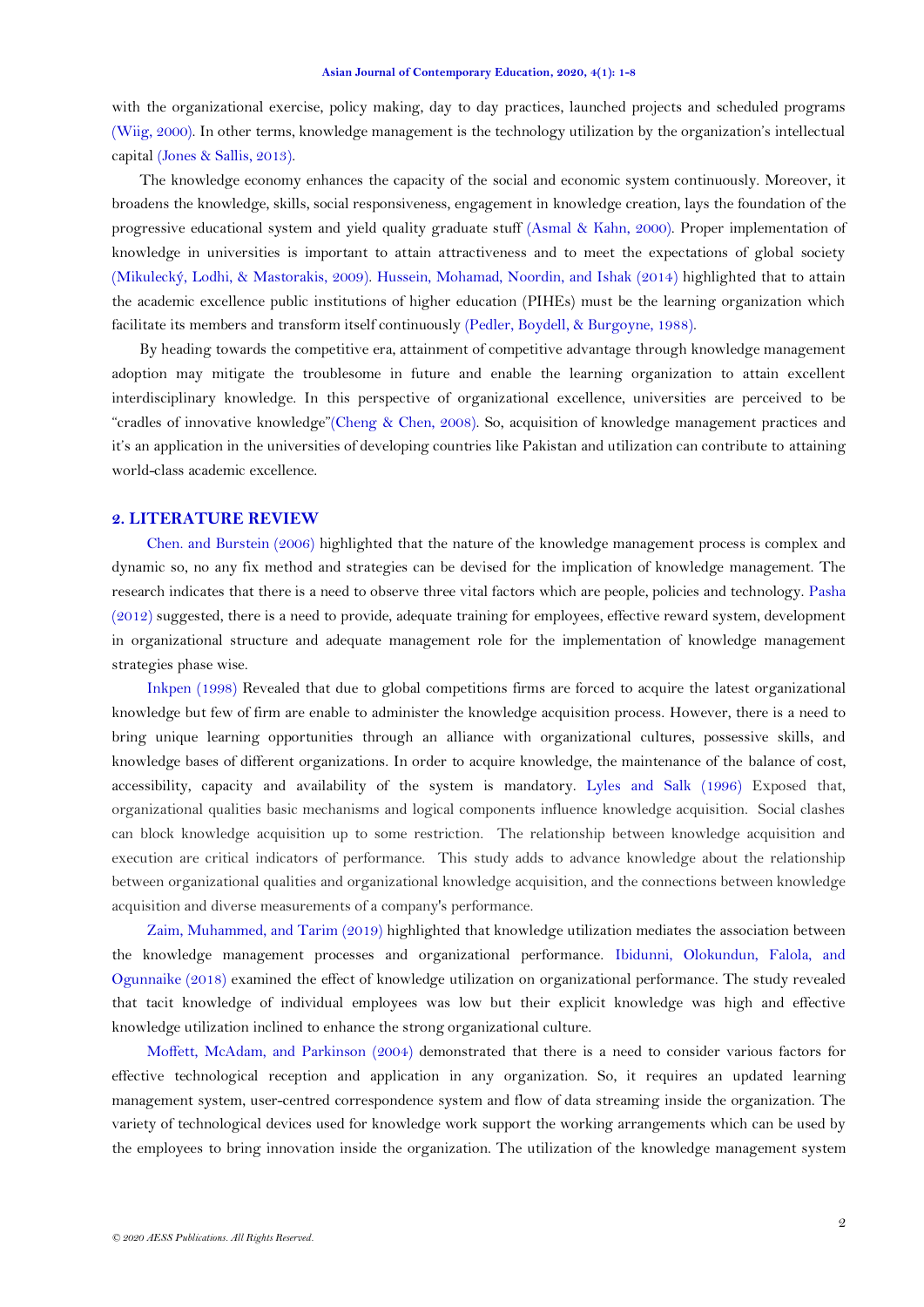#### **Asian Journal of Contemporary Education, 2020, 4(1): 1-8**

contributes to the expert and successful decision making. The results indicate that for the application of knowledge management training must be provided to staff so that, they could be able to shift on web-based systems.

# **3. RESEARCH METHOD**

## *3.1. Significance of Study*

This study highlights the importance of knowledge acquisition, application, and utilization in the perspective of HEC recognized universities in Punjab Pakistan. The aim of this study is to acquire knowledge from a mostly human source and utilize that available knowledge to make day-to-day operations in HEC recognized universities so that efficiency of universities in terms of learning could enhance and students could get direct access to knowledge.

### *3.2. Objective of Study*

Objectives to be attained in this study are provided as under:

- i. To help the institutions in course of changing their behaviour towards the adoption of knowledge management practices.
- ii. To highlight the importance of utilization which is being lacked by the institutions after acquiring and application of the knowledge.
- iii. To provide suggestions in the light of results.

## *3.3. Conceptual Framework*

The management of knowledge assets is not coming under the domain of knowledge management but it also manages the knowledge activities. There are three interlinked knowledge management activities which are Knowledge acquisition, application and utilization [\(Chen. & Burstein, 2006\)](#page-5-3) which may contribute to enhance the institutional learning. The knowledge either acquired inside or outside the organization is deemed to enhance the institutional learning [\(Cho & Korte, 2014\)](#page-5-4). The acquisition of knowledge at appropriate time enhances the knowledge stock level which helps the institution to take proactive decisions to improve learning capabilities of institutions [\(Chen & Huang, 2007\)](#page-5-5). The acquired knowledge is organized, integrated and presented as per institutional objective alignment to be implemented successfully [\(Reisi, Hoseini, Talebpour, & Nazari, 2013\)](#page-6-9). The application of knowledge and its distribution where it is required in the organization improves its efficiency and effectiveness [\(Mills & Smith, 2011\)](#page-6-10). Through the knowledge application process, the appropriate decisions are made and problems faced by the organization are solved [\(Gold, Malhotra, & Segars, 2001\)](#page-6-11). So, by appropriate knowledge application in the organization, the acquired knowledge can be utilized appropriately [\(Madhoushi, Sadati, Delavari,](#page-6-12)  [Mehdivand, & Mihandost, 2011;](#page-6-12) [Matin, Nakhchian, & Kashani, 2013\)](#page-6-13). Since knowledge is a vital source for the creation of sustainable competitive advantage in modern businesses so, there is a need to pay close attention for the protection of knowledge to enhance the institutional learning.

### *3.4. Hypothesis of Study*

- The hypothesis proposed based on the literature review is provided below;
- *(H11): Knowledge acquisition enhances institutional learning significantly.*
- *(H12): Application of acquired knowledge influences the learning of institutions in Pakistan.*
- *(H13): Institutional learning expands many folds in case of proper knowledge utilization.*

### *3.5. Sample & Data Collection Method*

This study involves a population of 10 HEC recognized universities in Punjab. For filling the questionnaire, Non-probability purposive sampling is used. Deans, head of the department, personnel of registrar and IT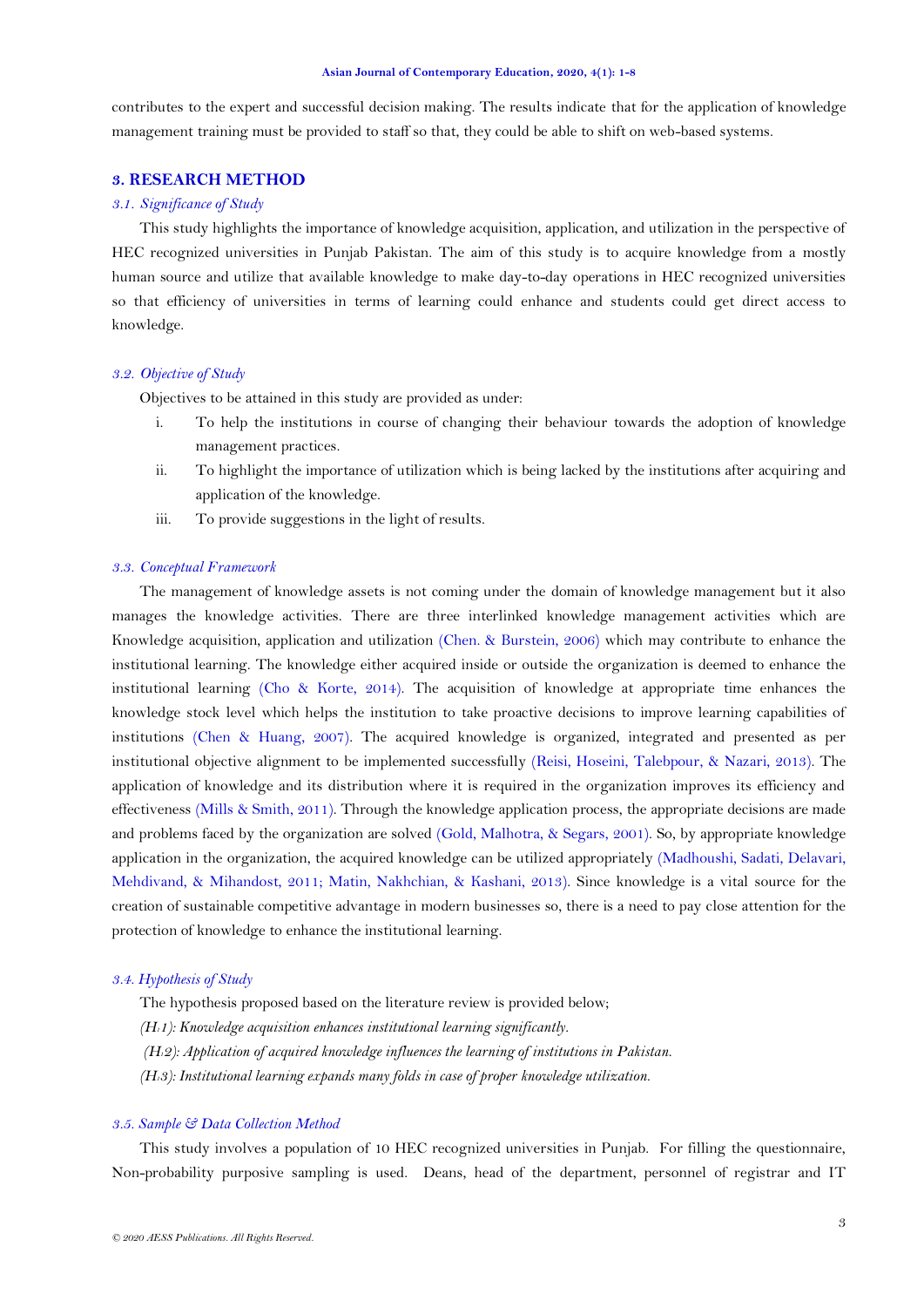#### **Asian Journal of Contemporary Education, 2020, 4(1): 1-8**

department filled the questionnaires. Around 418 questionnaires were distributed, and 268 questionnaires received. Approximately 43 questionnaires discarded and 245 questionnaires utilized for data analysis.

## *3.6. Instrument*

The questionnaire of this study consists of four variables, which are knowledge acquisition, application, utilization, and institutional learning. The internal consistency (Cronbach"s Alphas) for the reliability of knowledge acquisition (0.845), knowledge application (0.722), knowledge utilization (0.818), and institutional learning (0.829). Responses made on a 5-point Likert-type scale and averaged to yield composite commitment scores for each respondent.

## *3.7. Data Analysis*

The data analyzed by implementing, co-relation, and multiple regressions through SPSS20.

## **4. RESULTS AND DISCUSSION**

### *4.1. Bi-Variate Co-Relation*

Pearson Correlation was implemented to estimate the relationship between knowledge acquisition, application, utilization and institutional learning. The range of correlation between +1 to -1 was anticipated to estimate the strength of the relationship between knowledge management and organizational learning.

**Table-1.** Co-relation.

 The correlation table indicates the relationship between the independent and dependent variables; **Co-relation K. acquisition K. application K. utilization Institutional learning** Knowledge Acquisition | 1 Knowledge Application 0.508 1 Knowledge Utilization 0.324 0.431 1 Institutional Learning  $0.396$   $0.264$  0.383 1

On the bases of results, it has been observing that knowledge acquisition; knowledge application and knowledge utilization has a relationship with institutional learning. In the case of knowledge acquisition and knowledge application, there is a moderate relationship  $(r=0.508)$ . Similarly, knowledge acquisition has a small but definite relationship with knowledge utilization  $(r=0.324)$  while knowledge acquisition to has a moderate positive relationship with institutional learning. In the case of knowledge application and knowledge utilization, there is a moderate but positive relationship (r=0.431) while knowledge application has a small but definite relationship with institutional learning (r=0.264). Moreover, knowledge utilization too has a moderate and positive relationship with institutional learning (r=0.383). The results show that the increase in knowledge acquisition, application, and utilization enhances day-to-day decision-making and efficiency in operations of universities.

<span id="page-3-0"></span>

| Table-2. Multiple regression.         |             |          |       |
|---------------------------------------|-------------|----------|-------|
| Independent variable                  | <b>Beta</b> | t-value  | Sig.  |
| Constant, Kiesler, and Sproull (1994) | 1.673       | 8.316    | 0.000 |
| Knowledge acquisition                 | 0.312       | 5.310    | 0.000 |
| Knowledge Application                 | $-0.020$    | $-0.319$ | 0.750 |
| Knowledge Utilization                 | 0.291       | 5.180    | 0.000 |
| R                                     | 0.479       |          |       |
| R <sup>2</sup>                        | 0.230       |          |       |
| $\mathbf{F}$                          | 30.453      |          |       |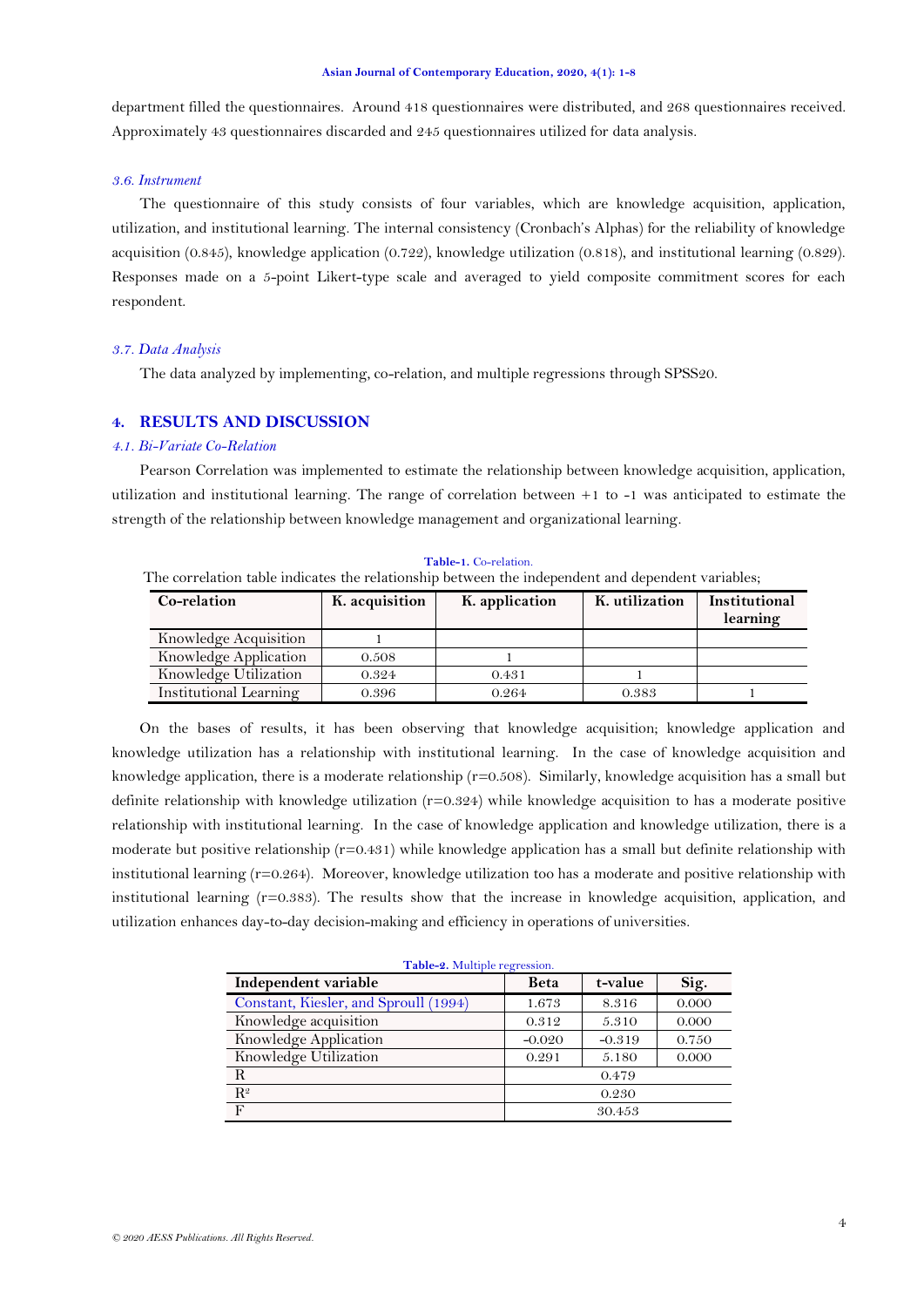#### *4.2. Multiple Regression Model*

The regression table determines the strength and effect of knowledge acquisition, application, and utilization on the institutional learning.

In the above [Table 2](#page-3-0), the 'R' value shows there is a moderate relationship ( $r=0.479$ ) between the knowledge acquisition, application, utilization and institutional learning in this model. The R square value ( $R^2=0.230$ ) shows there is 23% variance among the responses of respondents. The value  $F=30.453$  indicates the fitness of the proposed model.

### *4.3. Model Equation*

Predicted institutional learning =  $1.673 + (0.312 \text{ X}$  knowledge acquisition) + (-0.020 X knowledge Application) + (.291 X knowledge Utilization).

Knowledge acquisition  $b=312$ ,  $t(310)=5.310$  and  $P=0.00$ . The result of knowledge acquisition shows the sig value ( $p = 0.05$ ) is less than .05. Thus, ( $H_1$ 1): Knowledge acquisition enhances institutional learning significantly is accepted. The results of this study are aligned with the results [\(Perry & Rainey, 1988\)](#page-6-14) as they concluded that, acquisition of knowledge is dependent on the IT infrastructure acquired by the universities which provide the highquality education. So, higher the acquisition, higher the level of institutional learning.

Knowledge application  $b=-0.020$ ,  $t(310) = -0.319$  and  $P = 0.750$ . The result of knowledge application the sig value ( $p=$  <0.05) is more than .05. Thus, ( $H_1$ 2): Application of acquired knowledge influences the learning of institutions in Pakistan is rejected. The results of this study are also aligned with [Marshall, Prusak, and Shpilberg](#page-6-15)  [\(1996\)](#page-6-15); [Parikh \(2001\)](#page-6-16); [Lawson \(2003\)](#page-6-17) as they highlighted that, due to functional structure of the higher education institutions it is difficult to apply the acquired knowledge. However, corporate organizations are a reliable source of knowledge application as they can sort to implement knowledge in a normal way.

Knowledge utilization  $b=0.291$  t (310) =5.180 and  $P=0.00$ . The result of knowledge Utilization shows the sig value ( $p = \langle 0.05 \rangle$  is less than .05. Thus,  $(H_13)$ : Institutional learning expands many folds in case of proper knowledge utilization is accepted. The results show that acquired knowledge used for tackling problems, developing new services and deal with the unfamiliar situation in universities increases institutional learning. Therefore, for knowledge utilization in universities, it is mandatory that acquired knowledge assessed from the repository.

#### **5. CONCLUSION**

Knowledge has attained an imperative position in the prevailing global economy and the adoption of knowledge management practices have become mandatory for the success of the organization. So, knowledge management implementation in Pakistan"s universities can bring revolution in the educational field.

The result of this study shows that HEC recognized universities are capable of acquiring knowledge through means of professionals having expertise in that specific field and can utilize that knowledge for the betterment of universities. Unfortunately, universities in Pakistan are still lacking, "the application of knowledge in universities" like the rest of organizations in Pakistan. Like, numerous Pakistani managers are hesitant about the application of technology-based knowledge management in their organizations [\(Saeed et al., 2010\)](#page-7-0).

Literature shows that universities are knowledge-intensive organizations, which are facing conflicts regarding the implementation of knowledge management. There are many models for knowledge management contributed in recent decades [\(Inma & Debowski, 2006;](#page-6-18) [Steckler, 2002\)](#page-7-3). Attention towards the implementation of knowledge management in learning institutions can bring a revolution in the education system of Pakistan.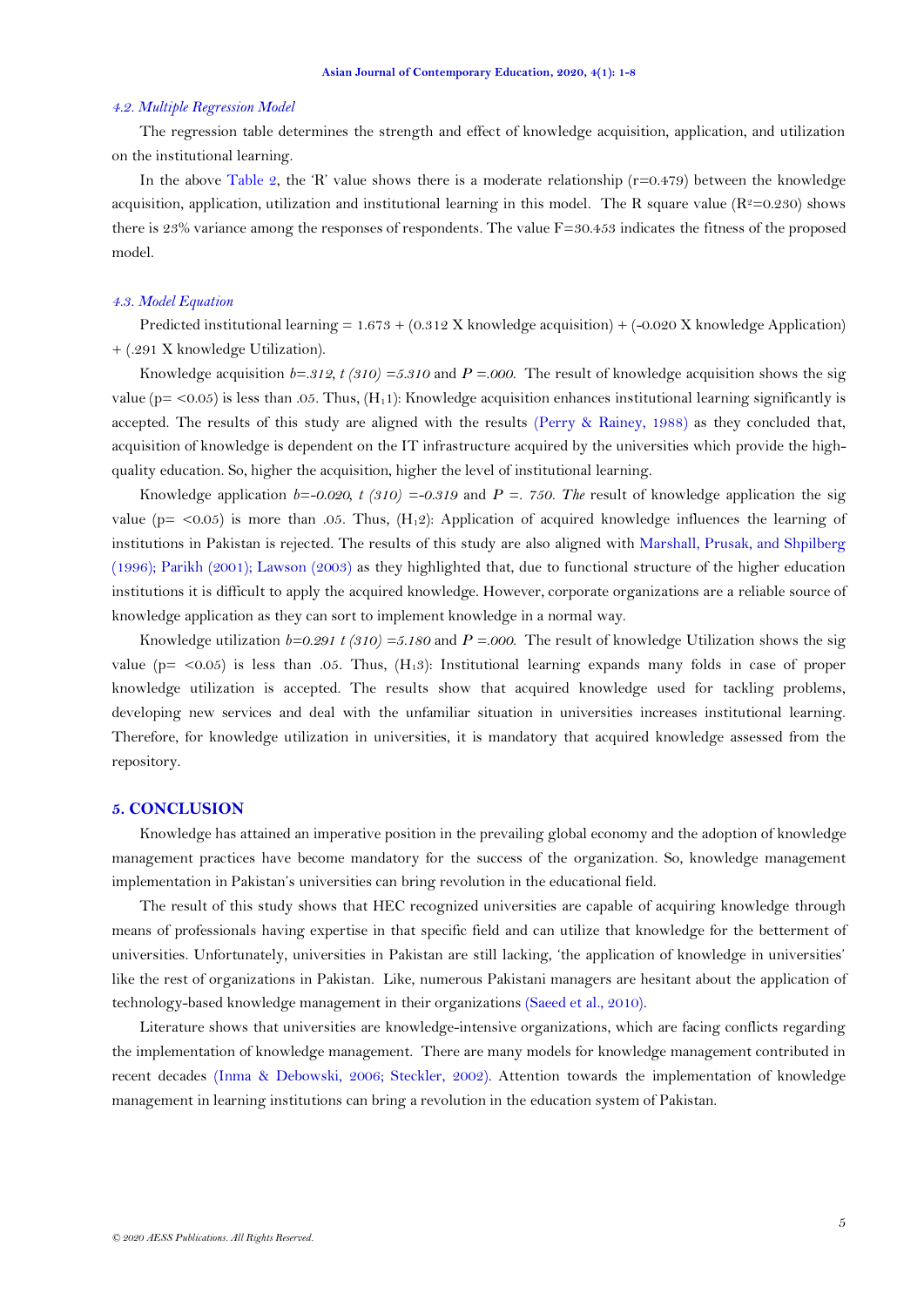#### *5.1. Implication of the Study*

Universities create knowledge by gathering information from the internal and external sources. The most reliable source available to universities is competent professors who have the knowledge and vast experiences in their fields. There is need to acquire knowledge from particular personnel and get help from the IT department of the university for the purpose of application of acquired knowledge so that acquired knowledge could utilize more efficiently and effectively in HEC recognized universities. Internet availability, prevailing intranet cultures, one to one knowledge sharing forums, formal reliable communication sources among staff or informal communication forums contribute to knowledge utilization in institutions.

#### *5.2. Recommendation of Study*

The students and faculty members of universities must be provided access to their own customized portal and personal data reservation space. The faculty member must be encouraged to attain knowledge for their personal development and they should take constructive initiatives for the improvement in the capabilities of students and the university"s image. The application of knowledge management practices is limited to Pakistan"s institutions. So, there is a need to hire experts present in the institution or outside the institution to overcome the deficiencies and personnel would get a chance to learn. The personnel working at any level of the institutional hierarchy should take their time out for various knowledge management conferences and workshops.

#### *5.3. Limitation of Study*

Every study has a limitation, so like was this study has as well. In the current university, only eleven universities were considered for data collection. However, there is a need to collect data from more universities situated in rest of the provinces of Pakistan. Data must be collected from the private universities so that, the results of this study could be compared.

> **Funding:** This study received no specific financial support. **Competing Interests:** The authors declare that they have no competing interests. **Acknowledgement:** Both authors contributed equally to the conception and design of the study.

## **REFERENCES**

- <span id="page-5-1"></span>Asmal, K., & Kahn, M. (2000). The knowledge economy-fact or faction. *South African Journal of Business Management, 31*(4), 131- 136. Available at: https://doi.org/10.4102/sajbm.v31i4.1734.
- <span id="page-5-0"></span>BenMoussa, C. (2009). Barriers to knowledge management: A theoretical framework and a review of industrial cases. *World Academy of Science, Engineering and Technology, 30*(30), 901-911.
- <span id="page-5-5"></span>Chen, C.-J., & Huang, J.-W. (2007). How organizational climate and structure affect knowledge management—The social interaction perspective. *International Journal of Information Management, 27*(2), 104-118. Available at: https://doi.org/10.1016/j.ijinfomgt.2006.11.001.
- <span id="page-5-3"></span>Chen., F., & Burstein, F. (2006). *A dynamic model of knowledge management for higher education development.* Paper presented at the 2006 7th International Conference on Information Technology Based Higher Education and Training. IEEE.
- <span id="page-5-2"></span>Cheng, K.-W., & Chen, Y.-F. (2008). The process of integrating" Knowledge Management" into teacher's" teaching resources"-A case study on the hospitality college. *Journal of Instructional Psychology, 35*(4), 380-387.
- <span id="page-5-4"></span>Cho, T., & Korte, R. (2014). Managing knowledge performance: Testing the components of a knowledge management system on organizational performance. *Asia Pacific Education Review, 15*(2), 313-327. Available at: https://doi.org/10.1007/s12564-014-9333-x.
- <span id="page-5-6"></span>Constant, D., Kiesler, S., & Sproull, L. (1994). What's mine is ours, or is it? A study of attitudes about information sharing. *Information systems research, 5*(4), 400-421.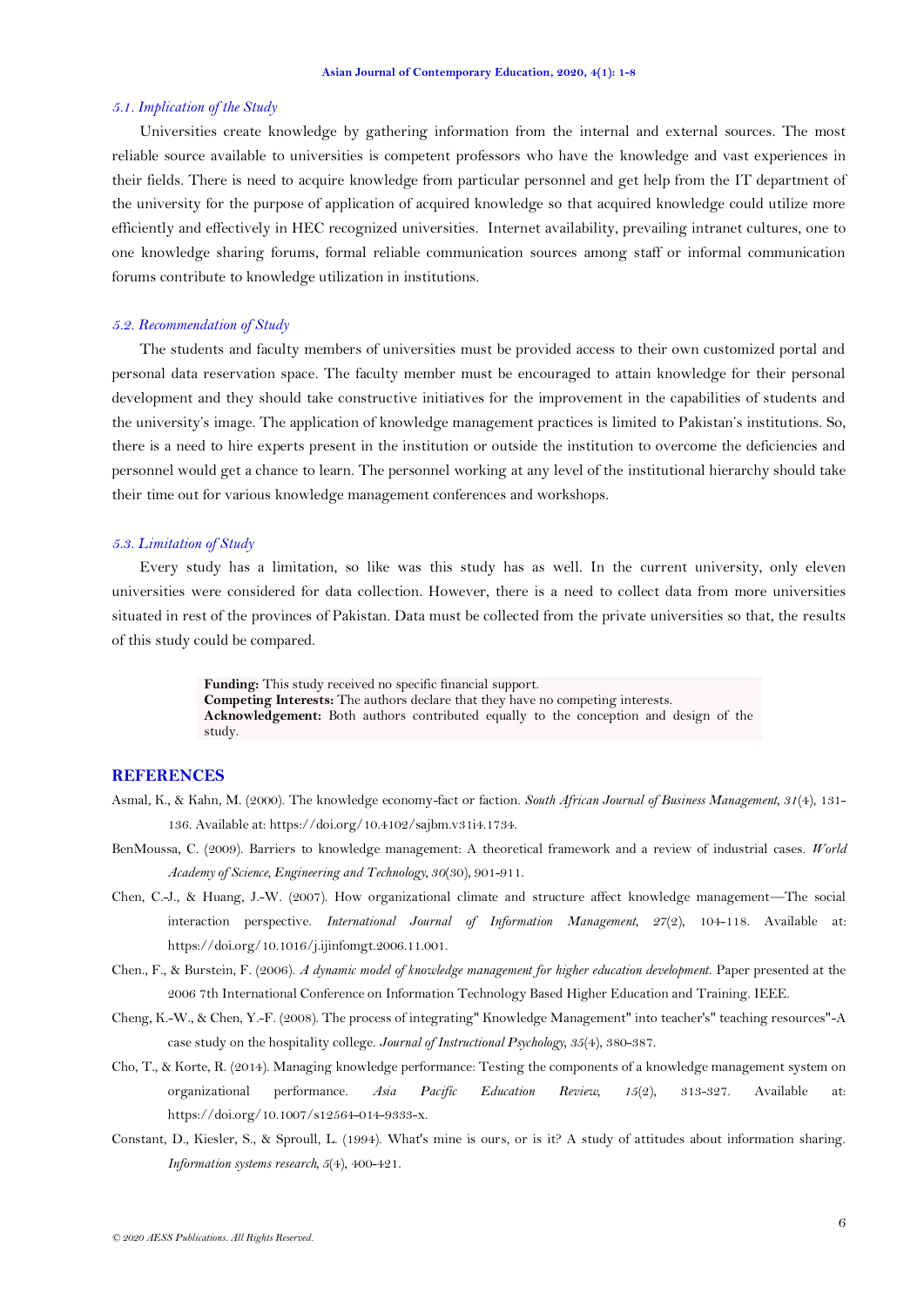- <span id="page-6-11"></span>Gold, A. H., Malhotra, A., & Segars, A. H. (2001). Knowledge management: An organizational capabilities perspective. *Journal of management information systems, 18*(1), 185-214.
- <span id="page-6-3"></span>Hussein, N., Mohamad, A., Noordin, F., & Ishak, N. A. (2014). Learning organization and its effect on organizational performance and organizational innovativeness: A proposed framework for Malaysian public institutions of higher education. *Procedia-Social and Behavioral Sciences, 130*(2014), 299-304. Available at: https://doi.org/10.1016/j.sbspro.2014.04.035.
- <span id="page-6-7"></span>Ibidunni, A. S., Olokundun, A. M., Falola, H. O., & Ogunnaike, O. (2018). Descriptive analysis of organisational knowledge utilization in Nigeria"s telecommunication industry: A focus on managerial implications. *Academy of Strategic Management Journal, 17*(2), 1-7.
- <span id="page-6-5"></span>Inkpen, A. C. (1998). Learning and knowledge acquisition through international strategic alliances. *Academy of Management Perspectives, 12*(4), 69-80. Available at: https://doi.org/10.5465/ame.1998.1333953.
- <span id="page-6-18"></span>Inma, C., & Debowski, S. (2006). Analysis of franchise performance through use of a typology: An Australian investigation. *Singapore Management Review, 28*(2), 1-31.
- <span id="page-6-1"></span>Jones, G., & Sallis, E. (2013). *Knowledge management in education: Enhancing learning & education*: Routledge.
- <span id="page-6-17"></span>Lawson, S. (2003). *Examining the relationship between organizational culture and knowledge management*: Nova Southeastern University.
- <span id="page-6-6"></span>Lyles, M. A., & Salk, J. E. (1996). Knowledge acquisition from foreign parents in international joint ventures: An empirical examination in the Hungarian context. *Journal of International Business Studies, 27*(5), 877-903. Available at: https://doi.org/10.1057/palgrave.jibs.8490155.
- <span id="page-6-12"></span>Madhoushi, M., Sadati, A., Delavari, H., Mehdivand, M., & Mihandost, R. (2011). Entrepreneurial orientation and innovation performance: The mediating role of knowledge management. *Asian Journal of Business Management, 3*(4), 310-316.
- <span id="page-6-15"></span>Marshall, C., Prusak, L., & Shpilberg, D. (1996). Financial risk and the need for superior knowledge management. *California Management Review, 38*(3), 77-101. Available at: https://doi.org/10.2307/41165844.
- <span id="page-6-13"></span>Matin, E. K., Nakhchian, A., & Kashani, B. H. (2013). Effect of employees" entrepreneurial orientations on knowledge management in small and medium enterprises in Iran. *Journal of Basic and Applied Scientific Research, 3*(3), 608-617.
- <span id="page-6-2"></span>Mikulecký, P., Lodhi, M. S., & Mastorakis, N. (2009). *Knowledge management at educational institutions: case of Pakistan.* Paper presented at the 10th proceedings of the WSEAS Int. Conference on mathematics and computers in business and economics.
- <span id="page-6-10"></span>Mills, A. M., & Smith, T. A. (2011). Knowledge management and organizational performance: A decomposed view. *Journal of Knowledge Management, 15*(1), 156-171.
- <span id="page-6-8"></span>Moffett, S., McAdam, R., & Parkinson, S. (2004). Technological utilization for knowledge management. *Knowledge and Process Management, 11*(3), 175-184. Available at: https://doi.org/10.1002/kpm.201.
- <span id="page-6-16"></span>Parikh, M. (2001). Knowledge management framework for high-tech research and development. *Engineering Management Journal, 13*(3), 27-34. Available at: https://doi.org/10.1080/10429247.2001.11415124.
- <span id="page-6-0"></span>Pasha, S. (2012). A pragmatic approach for implementing knowledge management in Pakistani organizations using open source technologies. *International Journal of Computer Applications, 49*(7), 10-18. Available at: https://doi.org/10.5120/7638- 0721.
- <span id="page-6-4"></span>Pedler, P., Boydell, T., & Burgoyne, J. (1988). Learning Company: Project Report Training Agency: New York: Mc. Graw-Hill Maiden Head.
- <span id="page-6-14"></span>Perry, J. L., & Rainey, H. G. (1988). The public-private distinction in organization theory: A critique and research strategy. *Academy of Management Review, 13*(2), 182-201. Available at: https://doi.org/10.2307/258571.
- <span id="page-6-9"></span>Reisi, M., Hoseini, S. E., Talebpour, M., & Nazari, V. (2013). Regression equation fitted to knowledge management and organizational effectiveness in the selected sport organizations of Iran. *African Journal of Business Management, 7*(39), 4159-4167.